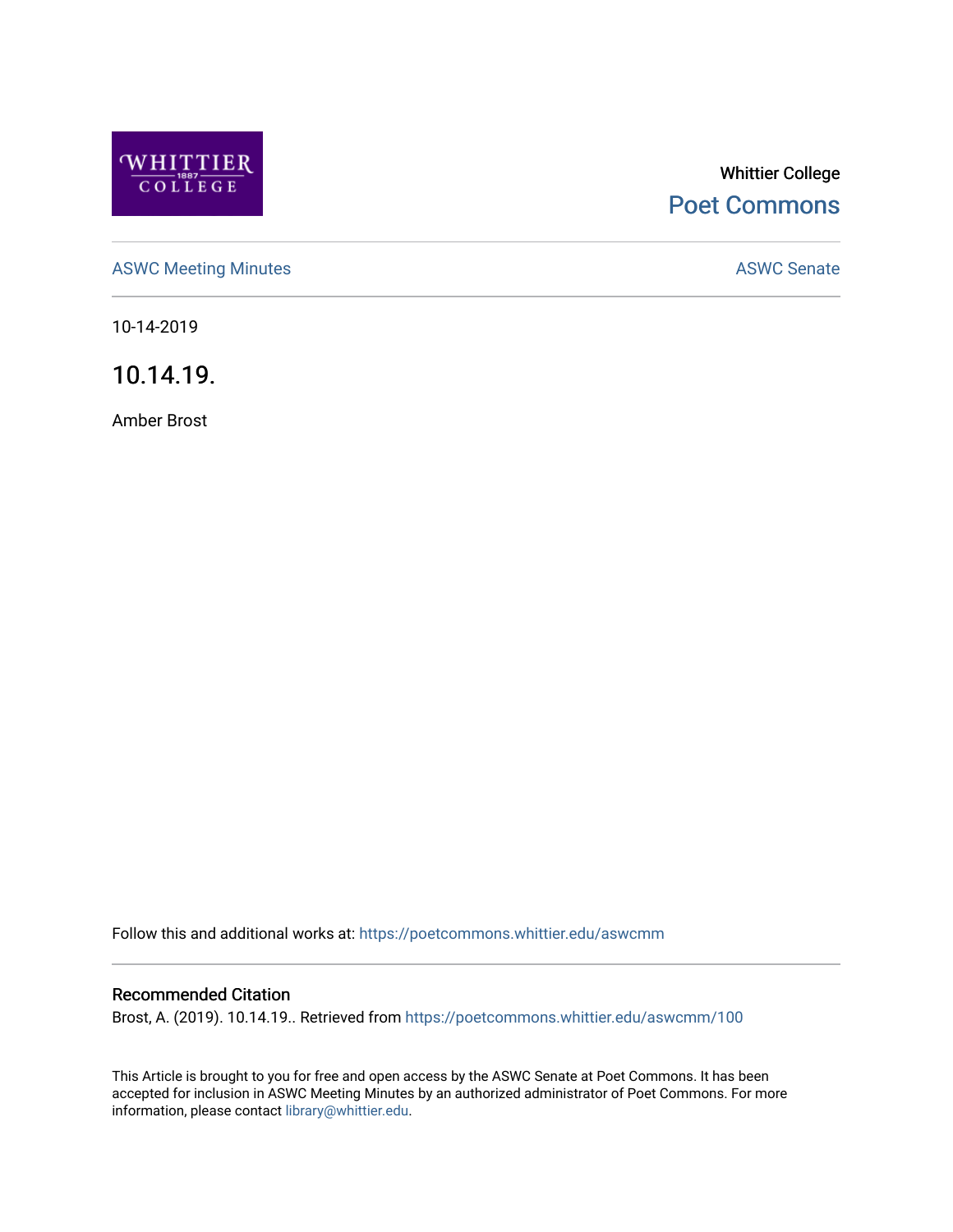

#### **Meeting Minutes for** October 14, 2019

- **I. Meeting is called to order at:** 7:05 pm
- **II. Moment of Silence/Inspirational quote**
	- **A.** INSPIRATIONAL QUOTE
		- Read By: Sen. Garcia

#### **III. Mission Statement**

**A.** The ASWC Senate, as the governing body of the Associated Students of Whittier College, is dedicated to the betterment of the college as an institution and as a member of the broader community. The Senate shall assist on-campus clubs and organizations in creating, promoting and implementing dynamic programs and events that involve students and add value to their educational experience. This body will act as an open forum for students to voice their opinions and desires, always keeping the best interests of the ASWC in mind. In all its actions, the Senate will serve the students first with integrity, dedication, responsibility and humility.

Read By: Sen. Minami

#### **IV. Roll Call – Secretary Brost**

- **A. Present:** Sen. Minami, Sen. Iseri, Sen. Hagan-Martin, Sen. Corria, Sen. Mendoza, Sen. Torres, Sen. Lindiwe, Tres. Estrada, VP Joachim, Pres. Moya, Dir. Tejada, Sec. Brost, Dir. Gil, Sen. Royster, Sen. Gracia, Sen. Eccles, Sen. Angileri, Sen. Alvarez
- **B. Absent excused:** Sen. Malone, Sen. Modesti, Sen. Casserly-Simmons, Sen. Segura, Sen. Garrison, Sen. Hidalgo
- **C. Unexcused:**

### **V. Minutes Amendment/Approval**

- **A. Approved by:** Sen. Lindiwe
- **B. Seconded by:** Sen. Alvarez
- **VI. Public Voice**
	- **A.** N/A

#### **VII. President's Message -** *President Moya*

1. Good evening everyone, I hope everyone is having a wonderful day. I hope you all were able to have a great Homecoming weekend, Whittier hosted their first Drag Show which was a huge success. I am very proud that Senate as a table funding such a special event that celebrates the many identities we have on campus. I am also very excited to swear in the new First Year Class Council I cannot wait to see all they accomplish while representing the First Year class. I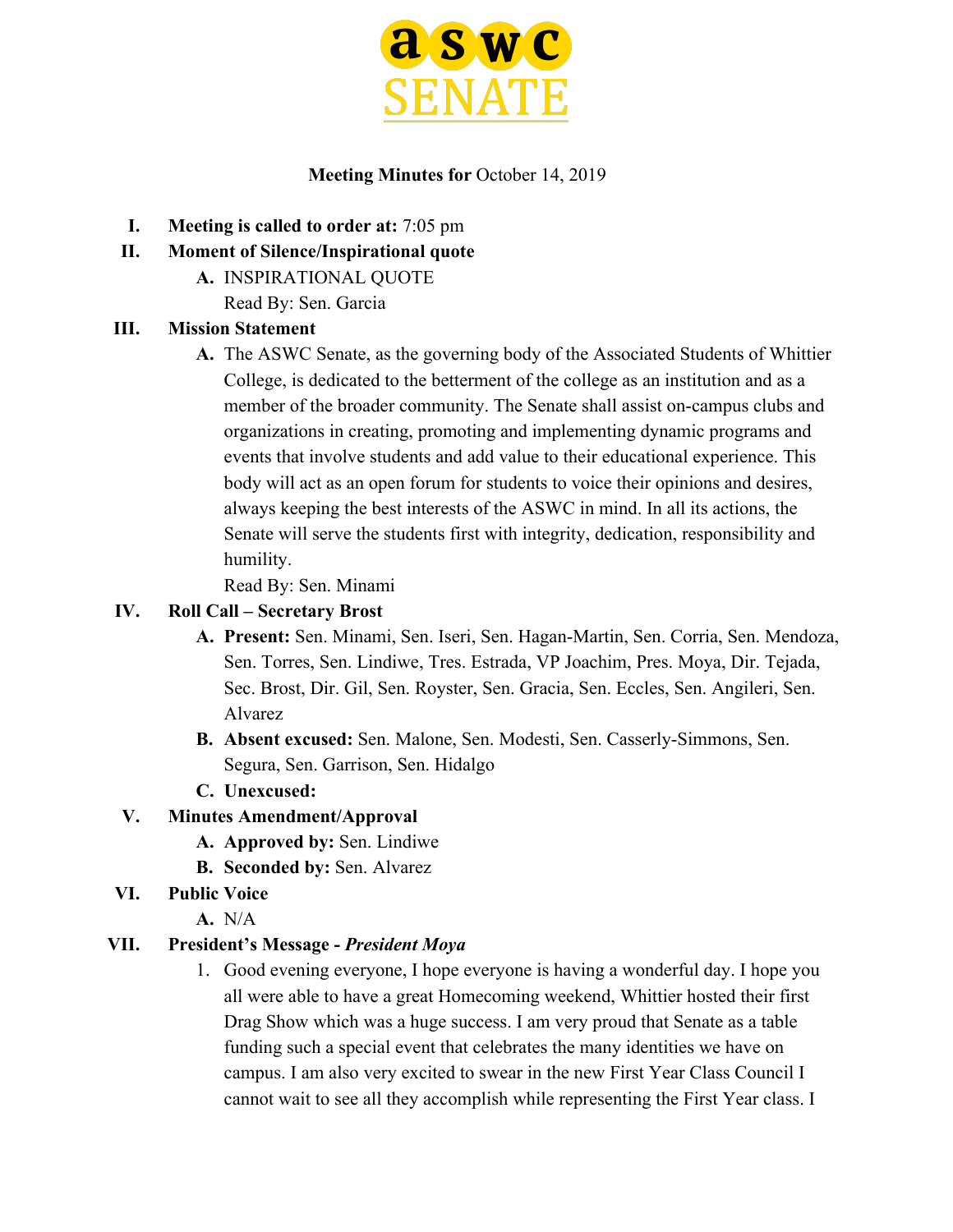

am looking forward to the State of Senate this week, the purpose of the event is to formally communicate our goals as an ASWC Senate to the student body and is also an opportunity for the student body to get to know each of our senators. I also wanted to inform the table that myself, Director Tejada and Senator Hagan-Martin will not be at next week's meeting due to a prior engagement. and last but certainly not least, I want to acknowledge that today is indigenous peoples day. I want to encourage you all to educate yourselves on the topic of colonization and find ways you yourself can lift the voices of indigenous people.

# **VIII. Treasurer's Report -** *Treasurer Estrada*

- **A. General Fund Balance:** \$63,338.00
- **B. Operational Account Balance:** \$11,050.00
- **C. Reserve Account Balance:** \$40,131
- **D. Allocated Thus Far:** \$6,375.00
- **E. First Readings:** \$0.00
- **F. Daily Calendar Considerations:** \$0.00

### **IX. Constituent Reports**

- **A. Academic Affairs Chair:** *Sen. Minami*
	- 1. AAC wants to say Happy Indigenous People's Day
	- 2. Look on Instagram and around campus for posters that give some tips on how to celebrate IPD.

# **B. First-Year Class Council:** *Sen. Iseri*

- 1. My name is Zoe Iseri. I am a first year and plan on majoring in international relations.
- 2. I hope to create events that will bring my class together, while also working with the school to better the resources available to my peers.

# **C. Commuter Representative:** *Sen. Hagan Martin*

- 1. I am continuous talks with OSE director Christine in the talks of the creation of the Official Commuter Association and with that, we had communications about the constitution for the Commuter Association.
- 2. I am still in works with the finalized version and re-registering process. the Commuter Drive-in movie, I have gotten into contact with vendors and other departments on and off-campus for the creations of this event.
- 3. There will be further updates next week in detail about vendors and other meetings. Thank you!

### **D. Residential Hall Representative:** *Sen. Correia*

1. Students have expressed concerns about holding events in the parking lot and taking away parking during homecoming.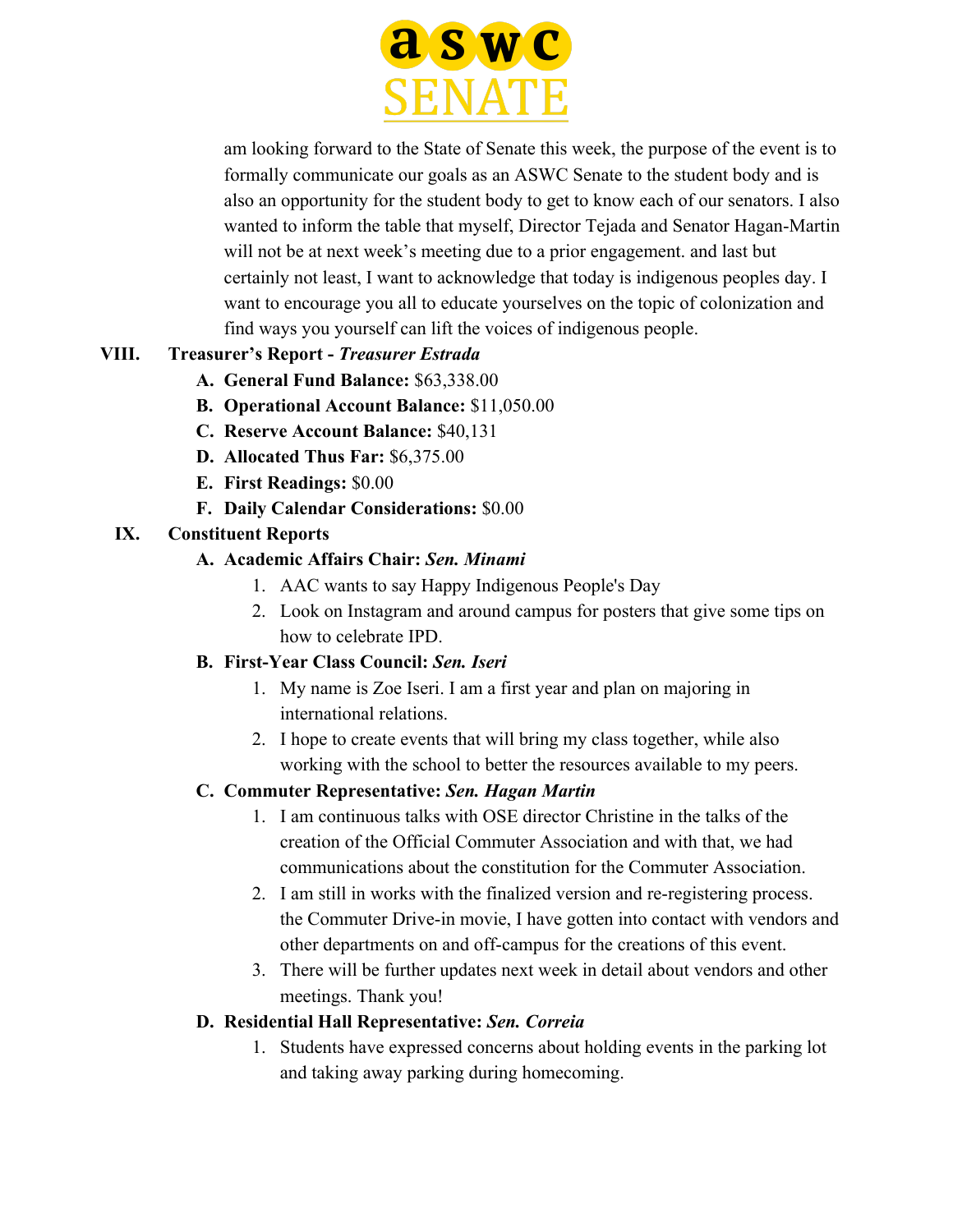

#### **E. Non-Traditional Student Representative:** *Sen. Mendoza*

- 1. Currently not working on anything
- 2. Office Hours:
	- Tuesday  $1:00-2:00$  @ the Spot
	- Thursday  $1:00-3:00$   $\omega$  the Spot

#### **F. Student Body Representative:** *Sen.Torres*

- 1. Office hours for Thursday have been moved from 3-4 to 2-3
- 2. Other than that, nothing to report.

### **G. Student Body Representative:** *Sen. Malone*

1. Last week I worked with the other student body reps, discussing plans for the flyer, and problems students from Arbor Ridge are having with their apartments.

### **H. Student Body Representative:** *Sen. Lindiwe*

- 1. Continued work on QR code Feedback forum.
- 2. We(student body reps.) revised the flyer and made a social media flyer.
- 3. I also have had a complaint that the housing at Arbor Ridge is too expensive.

### **I. Student Body Representative:** *Sen. Modesti*

- 1. Myles, Kanoa and I have been working on the flyers and we put them in the ra boxes.
	- They are working on the online form so everything should be good to go!

### **J. Inter-Club Council Representative:** *Sen. Royster*

- 1. We now have a confirmed 22 clubs under our ICC umbrella.
- 2. We voted on our Constitution and now have a new well working Constitution.
- 3. We voted on the new Carribean Student Association, which is now an Association under Diversity Council and is an association with a curriculum that gives Carribean students and outlet and allows the education of our community.
- 4. Our clubs are looking to have more training on EMS, Roberts Rules, and
- 5. Our clubs also wanted to see some kind of gear for ICC so that people on our campus can begin to know who we are, they also would like for us to bring the pizza back to meetings
- 6. We voted and agreed upon our meetings moving to room 507 in the SLC
- 7. We also agreed upon using remind as a way to send out quick information to everyone about meetings, events, and overall reminders.
- 8. KNS Club has a movie night with baked good @ 7:00 pm.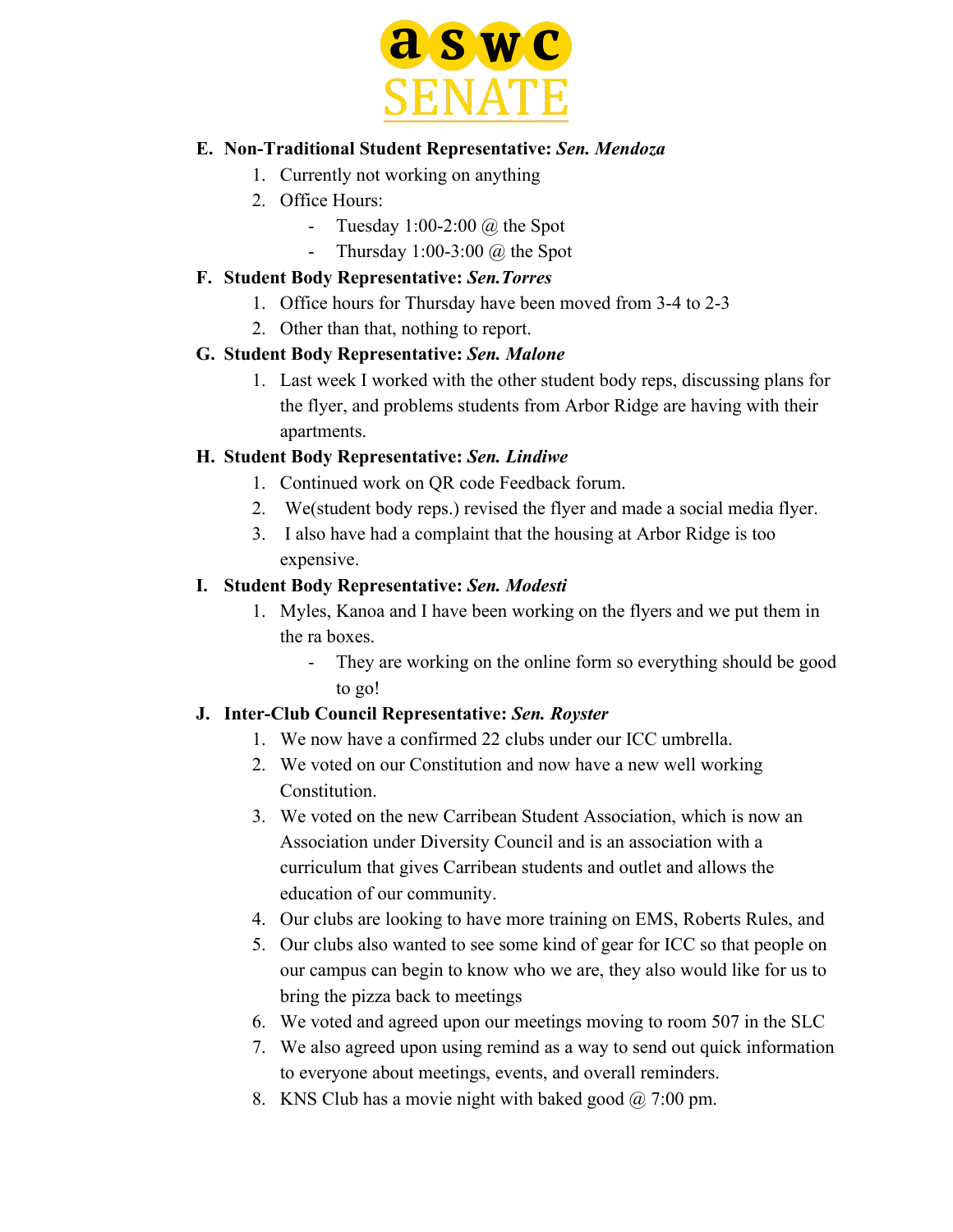

- 9. Ballroom Dance Club's first meeting is Wednesday, October 16th at 6 pm ing DH 104.
- **K. Diversity Council Representative:** *Sen. Garcia*
	- 1. Happy Indigenous People's Day!!
	- 2. This weekend we had a successful Tardeada & Drag Show was a complete success! We had more people than seats and people expressed their excitement and amazement! Barbara Wyrere, a former alumni, performed alongside Vico Suave and other student performers! I was told by students in the audience that they were inspired to perform next year!
	- 3. JSU had services for Yom Kippur this past Wednesday. UIP&N is having their first Nahuatl class tomorrow at 4:30! Classes are for beginners and focus on basic verb forms! Classes will be Tuesdays & Thursdays.
	- 4. We will be voting on our updated constitution this next meeting. I have a meeting with Craig tomorrow to discuss food for the Community Luncheon and we are in the process of solidifying our performer, Xica Necia, a spoken word poet who's performed in IPS the past 3 yrs.
	- 5. Date has been pushed back for logo contest submissions, new flyer will be dropped in slack. Pls urge your friends to submit their work!
	- 6. Henry Bouchot, the youngest city council member has reached out to me along with First Day Whittier Coalition and Homes for Whittier. I will be working with them to create equitable solutions to the housing issue.

### **L. Social Justice Coalition Representative:** *Sen. Segura*

- 1. Happy indigenous people's day!
- 2. Sjcs first meeting is tomorrow inside the dezember house from 12-1pm.
- 3. And my indigenous ancestors would like me to say, on their behalf's, fuck Columbus and every other colonizer that has came after him.

### **M. Media Council Representative:** *Sen. Garrison*

 $1$  N/A

# **N. Poet Student Athlete Leadership Academy Male Representative:** *Sen. Eccles*

- 1. Men's Football won against Occidental on Saturday 21-18. They play again this Saturday 19th away against La Verne.
	- Sam Aseh was SCIAC Specialist of the Week.
- 2. Men's Water Polo beat Chapman 22-10 last Wednesday. They play Redlands on Wednesday 16th at 7:00pm and Caltech on Saturday 19th at 11:00am. Both are home games.
- 3. Men's Soccer tied Pomona 1-1 on Wednesday and beat La Verne 4-1 on Saturday. They play Cal Lu on Wednesday 16th at 7:00pm at home and play Chapman on Saturday 19th away at 7:00pm.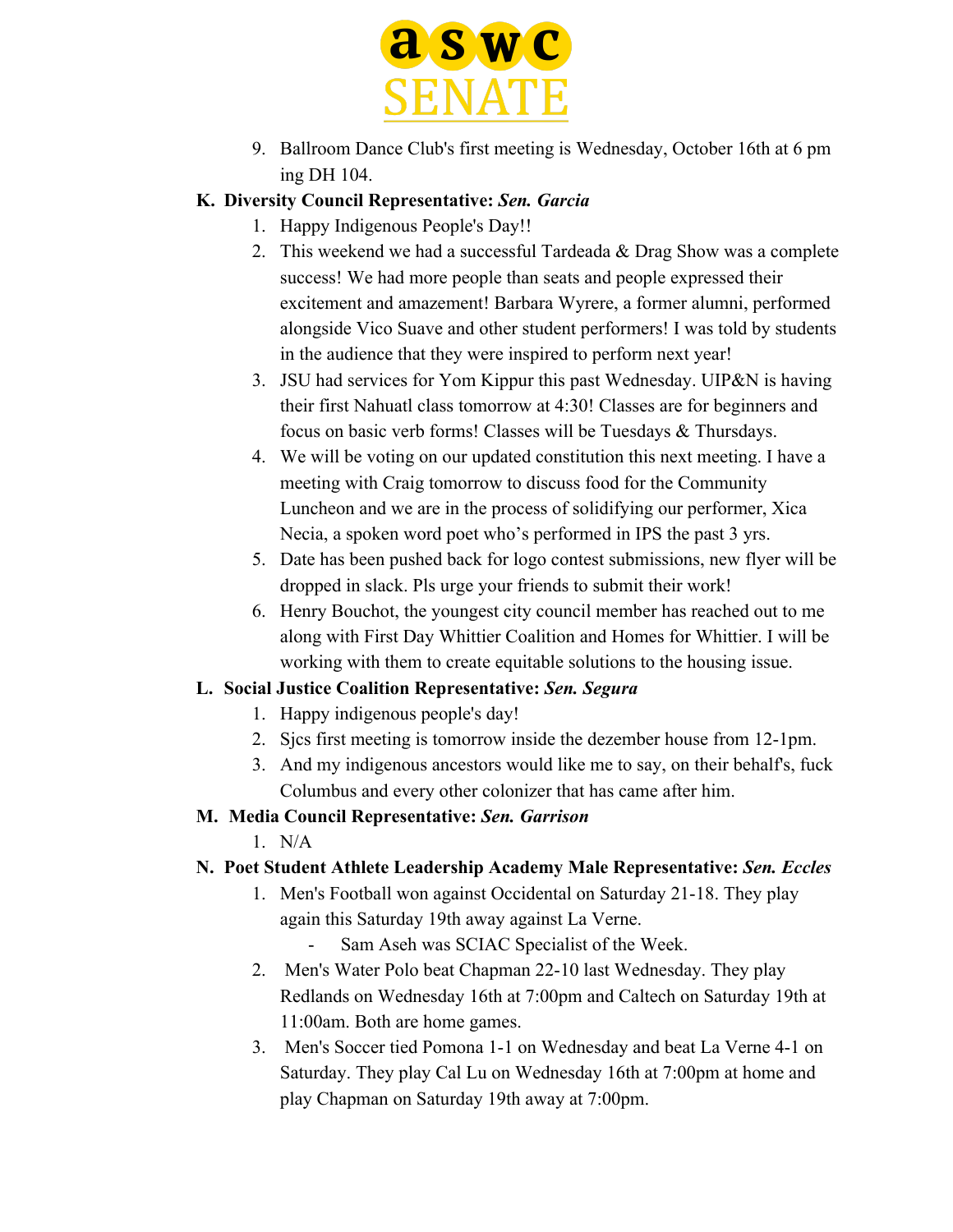

- Teddy Nickerson was also SCIAC Defensive Player of the Week.
- 4. Men's Cross Country competed in the Pomona Invitational on Saturday. They race again on Saturday 19th at 8:45am at the Santa Clara Invitational.
- **O. Poet Student Athlete Leadership Academy Female Representative:** *Sen. Angileri*
	- 1. PSALA met and we discussed setting up our Homecoming booth and anything new within Senate.
		- We also discussed the idea of using the PSALA budget to help pay for various resistance bands in the weight room since they all keep snapping.
	- 2. Chris, the coach that runs PSALA believed it was a good idea and wanted me to send in some numbers our next meeting for our constituents to vote on.
		- We also addressed a Men's Masculinity Forum.

# **P. Inter-Society Council Female & Male Representative:** *Sen. Hidalgo & Sen. Alvarez*

- 1. For Inter-Society Council meeting, today we are hosting an open forum about the New Member Education Proposal to be moved to Jan Term this year with the alumni.
- 2. Providing a platform for the alumni and the actives to communicate and be able to speak on their opinions.
	- Even so, this is mainly focusing on the student's voice.
	- In addition, we are still in the works of creating a committee to help revise the ISC Constitution and still voting on ISC dues.

# **X. Committee Reports**

# **A. Administrative –***Vice President Joachim*

- 1. This last week, Administrative Committee met to create the Pre- and Post-Evaluation Report that will be put in place if the Event Transparency Bill passes.
- 2. We will be presenting the drafts of the reports to the table tonight. We meet every Wednesday at 4:30 PM in the Senate office.

# **B. Budget-** *Treasurer Estrada*

- 1. Budget committee did not meet last week, we will continue to meet at the same time and place.
	- Tuesdays at 12:30-1:30pm in the Ose Conference room.
	- If people are interested, they can reach out to me after this meeting.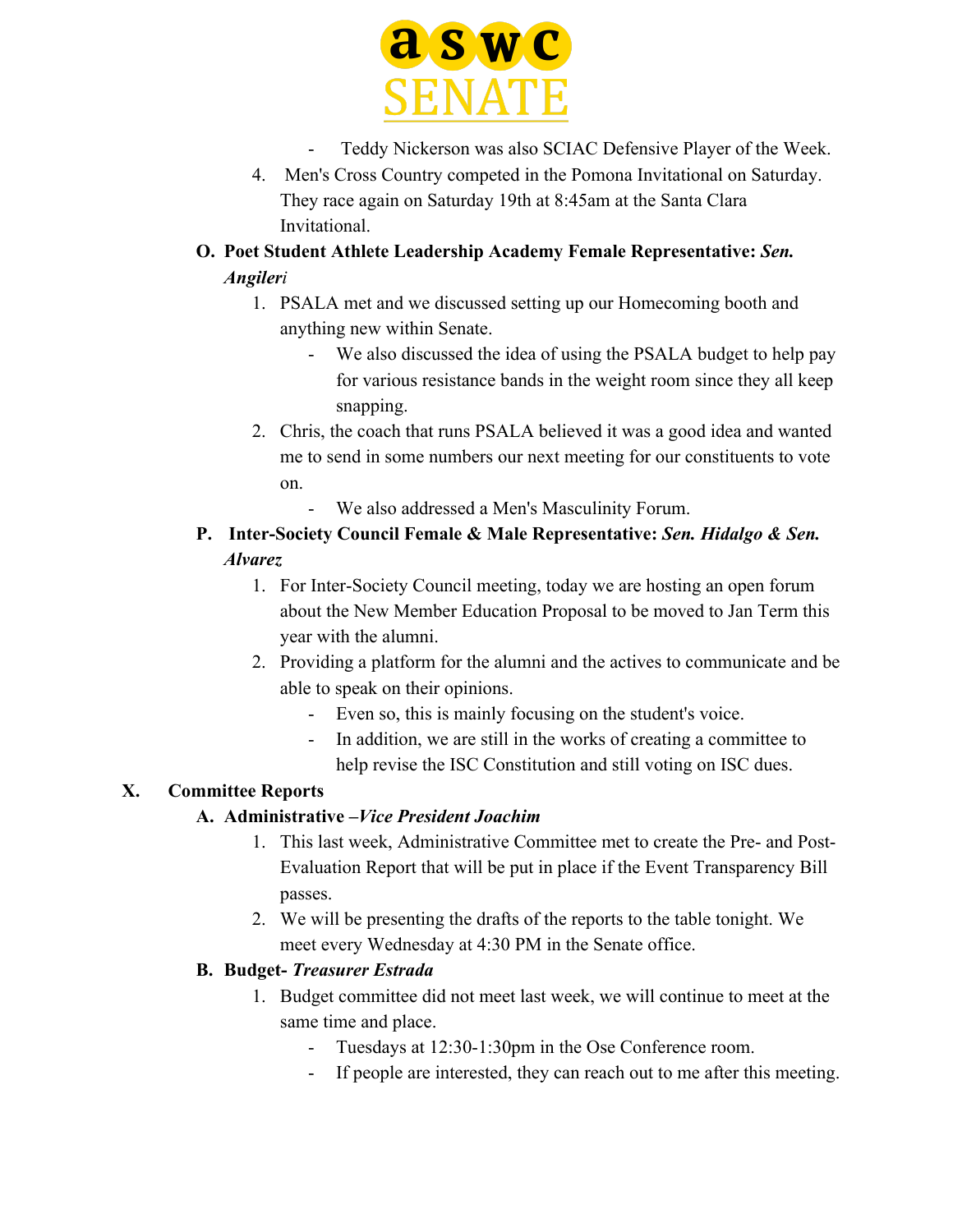

2. Also, budget committee needs a total of 6 senators to join so join budget committee.

### **C. Campus Relations-** *Director Tejada*

- 1. I met with the student body reps to plan the student feedback forum, I still want to run everything by the rest of eboard so I will give you more information on that after our eboard meeting.
- 2. The student feedback forum will be on October 22nd from 11:30-1:30 please be sure to be there, in either your polo or baseball tee or any other senate gear you may have that would be awesome!
- 3. Also, we have our state of the senate that will be held in the campus courtyard from 12-1:30pm please everyone be sure to be there and show your support, we will have music and tacos!
- 4. Campus Relations Committee meets at 5pm in the senate office on Mondays.

### **D. Elections-** *Secretary Brost*

- 1. Elections committee is going to start looking over the elections code next week.
- 2. Members of the E.C. will send me a document with areas that need to be highlighted and looked over at our next committee meeting.
- 3. We meet

### **E. Program Board –** *Director Gil*

- 1. Program board meets on Tuesday at 4:30 in the OSE conference room. let me know if you are interested in being a programmer!
- 2. Joy of Painting (Bob ross's birthday) on Tuesday 10/29/19. 11 am 2 pm
- 3. Wicked Whittier Halloween event on October 31st

### **F. Advocacy-** *President Moya*

- 1. Student applied for ASWC Treasurer
	- Questions
	- How the top 3 are chosen?
	- Criteria
	- Miss information that was given out
	- Received an email about if you made or did not make it.
	- No one got info on who didn't make it. So people turned up.
	- Names being anonymous, then not being, letting applicants know when that changes.
- 2. Main Questions to answer:
	- Things changing and candidates not knowing when things change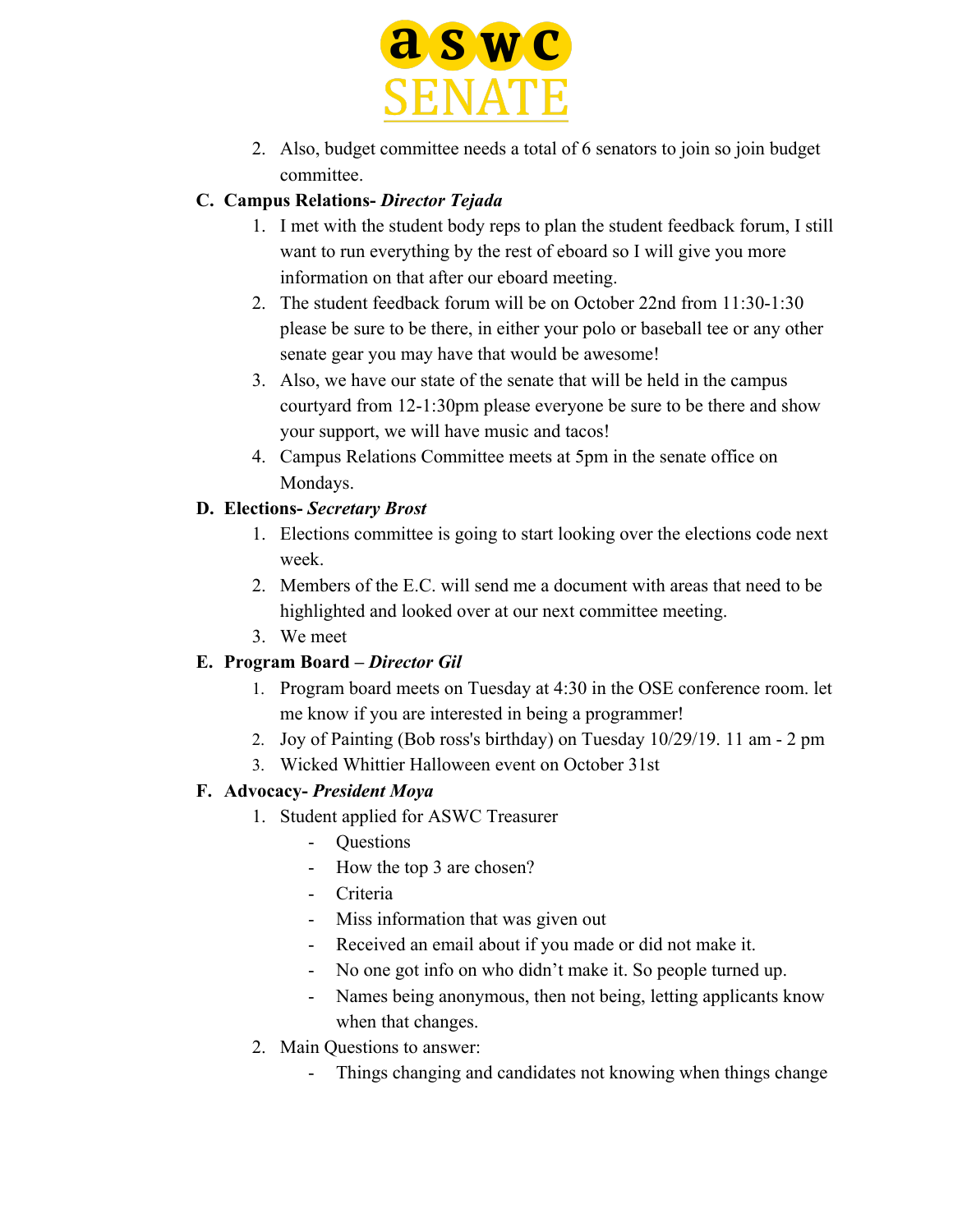

- How those top 3 are chosen and making sure the best get to the top 3 and possibly chosen.
- 3. Recommendations:
	- Give a problem.
	- Actually test problem solving
	- Pulling applicants away from other organisations/positions.
	- Reducing turnover on students in positions.
- 4. Still waiting to hear back for the Title IX training.
	- Dani has been meeting with faculty about a curriculum. Doing her own thing. We are on standby to help.
- 5. D is working on a statement on behalf of the aswc to bring up to Whittier City Council

# **G. Culinary-** *Sen. Malone & Sen. Alvarez*

- 1. We met Friday in the spot.
- 2. This week we will he getting in contact with Craig Irby. Also with extending dinner we realized we only need to extend it 15minutes because dinner enfer and 7:45.

### **H. Student Feedback Committee-** *Sen. Modesti & Lidiwe*

- 1. Feedback Committee talked about how we plan to get feedback from the students here at Whittier College.
- 2. A student brought to our attention that they feel that the pricing of Arbor Ridge is unfair, we will be addressing this issue at our first feedback.

# **I. Student Finance Committee-** *Tres. Estrada*

1. Tres. Estrada and former Tres. Delgado are going to get together this week to figure out how to form this committee.

### **J. Environmental-** *Sen. Casserly-Simmons*

- 1. A couple of ideas that can be implemented and also achieved with sustained pressure. These are the initial points put forth.
- 2. Reducing waste on campus
- 3. Plastic usage throughout events on campus and in the spot.
	- Plastic cups used throughout the entire homecoming weekend which is the easiest of switches. Spot using plastic straws which needs to be switched to paper.
	- When plastic is needed, switch to plant based plastic that biodegrades in months compared to years.
- 4. Food waste
	- Reduced throughout the CI. Use locally sourced food when possible and organic items across the board.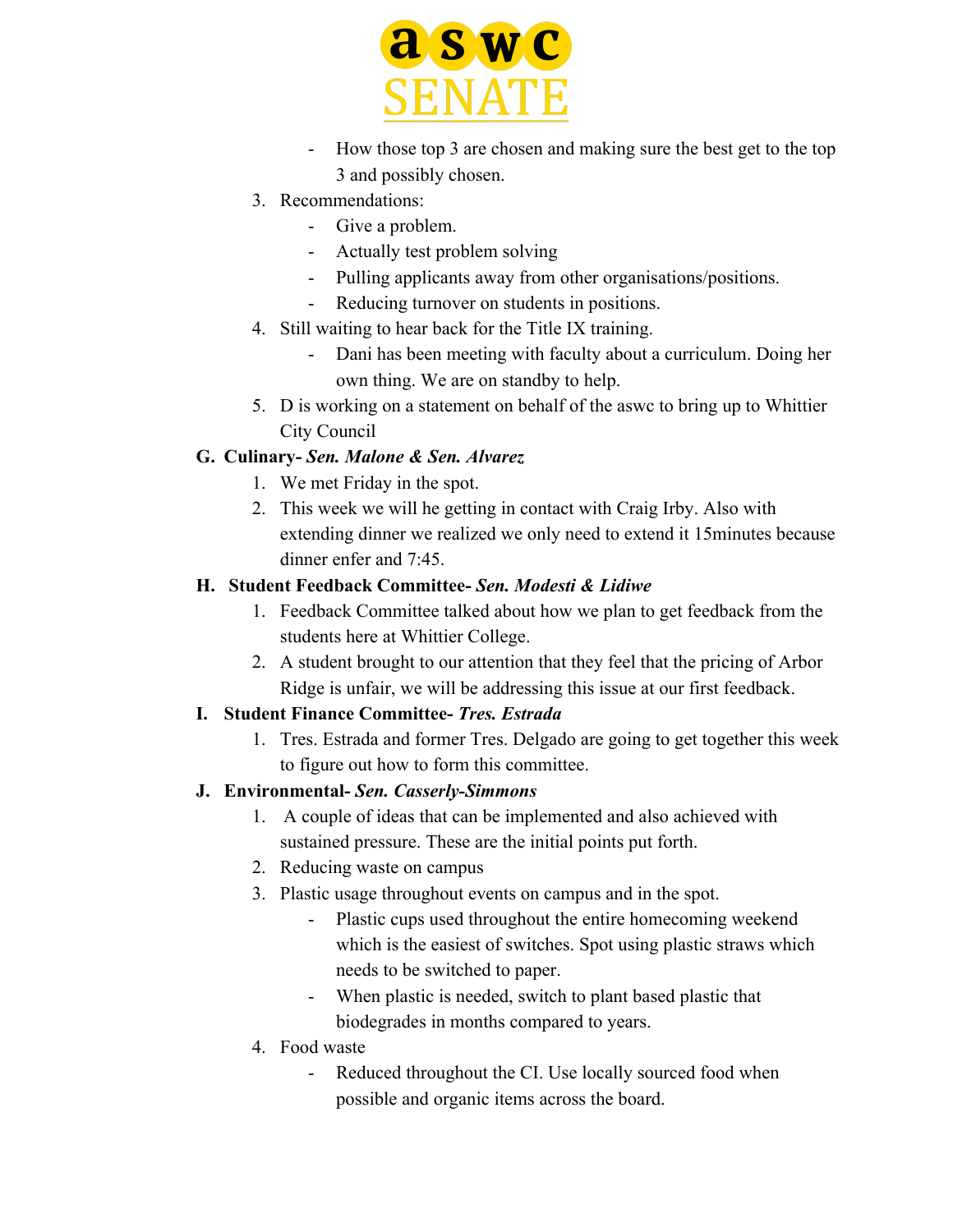

- Reducing CO2 levels on campus (Number 1 contributor of emissions contributing to climate change)
- Commuters that live close enough to bike need to be provided with a stipend or incentive to bike
- 5. Others can be incentivized to take public transport when possible, carpooling, biking, and walking.
- 6. Some days of the week not using cars if you live on campus
	- Can receive stipends as well
- 7. Grey water used for plants
	- Grey water is simply water that has been used through showers, toilets, runoff, etc that is cleaned and is scientifically proven to be completely clean and drinkable. However, can be used just for plants.
	- Providing resources or reimbursements for people that go green or buy green things
	- Use recycled, go to a sustainable transportation method (biking, public)
	- Remove all plastic bottles being sold on campus.
	- Replace with an option to buy reusable water bottles elsewhere.
	- Aerosols are a damaging greenhouse gas. Spray painting the rock.
	- This tradition is in the past and does more harm than good. Needs to be switched or stopped.
- 8. Switch to regular paint which will emit less and senate can house materials such as paint brushes that I will oversee and give access to people when needed.
	- A very simple switch is getting all computers across campus or at least the library switched to the search engine of Ecosia
	- This search engine runs through Bing except takes its profits and plants trees in the most needed places across the world.
	- Long term plan of achieving Solar Panels on campus
- 9. Meeting time is Tuesday at 6:30pm in the Senate Office.

# **XI. First Readings**

- **A.** N/A
- **XII. Daily Calendar Considerations**
	- **A.** N/A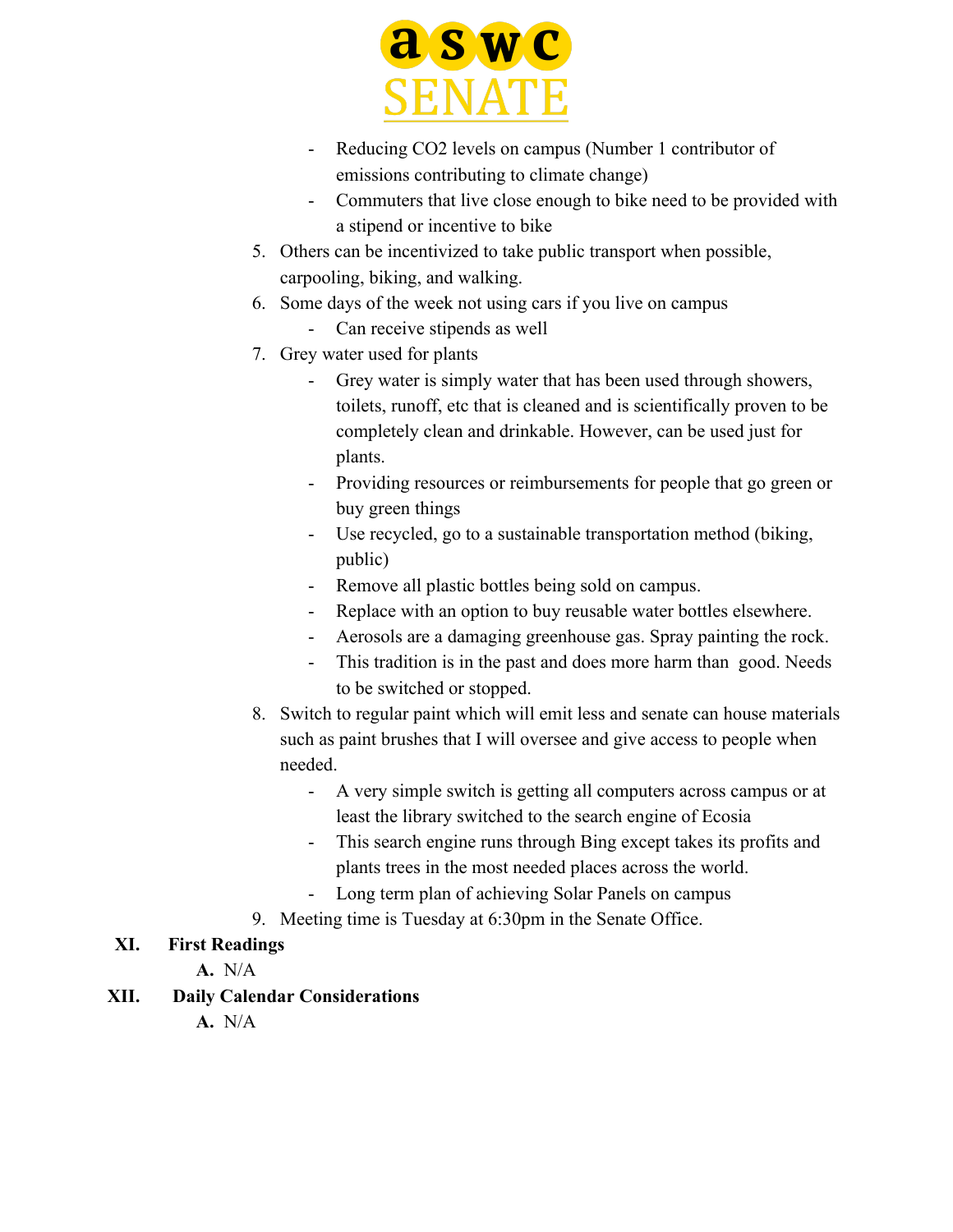

#### **XIII. Misc. Business**

#### **A. First Reading:** *Program Board Position Amendment:*

- 1. Dir. Gil and VP Joachim get up to present the bill to the Senate.
- 2. VP Joachim: Earlier in the year, we discussed the idea of moving the program board position from an eboard position to a governing body position. So that is the point of this bill.

Dir. Gil reads the bill to the Senate.

Pres. Moya: Did we want to address the whole office space situation?

Dir. Gil: That is something we can add in there to cover all grounds. Sen. Eccles: What is the stipend that the program board director getting?

VP Joachim: She is getting paid the same as the rest of eboard.

Sen. Eccles: The bill says that half is being paid by Senate and the other half is being paid by program board?

Dir. Gil: Yes.

Sen. Eccles: My issue with the stipend is that your obligation with the senate is the same as ours, so if you want to get paid that much then maybe program board should pay for it.

Pres. Moya: This idea was thought through by eboard as well. Dir. Gil wasn't ready for this transition so we are going to pay her half for next semester.

Sen. Royster: Will program board still sit on the table.

Dir. Gil: Yes.

VP Joachim: This will be going through its second reading next week.

### **B. Second Reading:** *Event Transparency Bill:*

- 1. Sen. Eccles and Hagan-Martin get up to present the bill to Senate. They read the bill.
- 2. There has been new amendments added to the bill from administrative committee.
- 3. There will be a series of pre and post questions that people will have to answer on Engage about their event.
- 4. Not asking to be fast-tracked, will go to its third reading next week.
- 5. Sen. Garcia: Is this form only for people who request funds from Senate?

Sen. Eccles: This would be for anyone who uses student body fees for their event.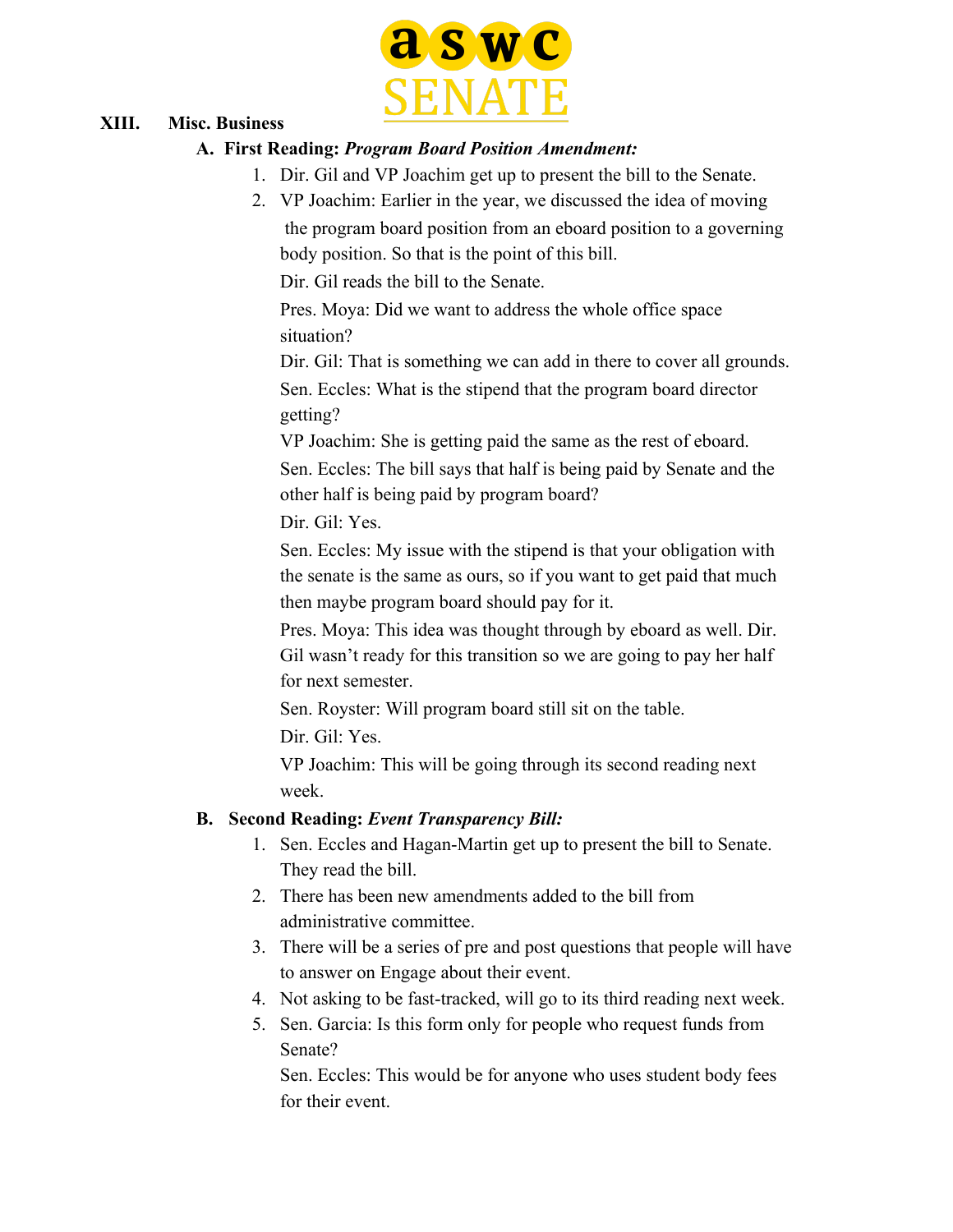

Sen. Minima: Do you feel out the pre-event form before the budget request?

Sen. Eccles: Yes. You have to send in the pre-event form three days before the first reading. The post-event forms have to be emailed seven days after the event has finished. We understand that it is hard to enforce that but that is why the last part of the bill says that there has to be records of each event and to be questioned if they don't send one.

Sen. Lindiwe: You should write out in the bill what will happen specifically if you don't do a post-event report.

Sen. Eccles: It says in the last sentence. It will reflect on you badly for future budget requests.

Pres. Moya: What I would suggest is to provide language that you will not be able to access the pre-event form until the post is filled out. Or they will not receive funds until the forms have been submitted because of lot funds aren't sent out until the event is over. Sen. Hagan-Martin: Would that be under the treasurer position? Pres. Moya: Yes.

Sen. Eccles: I don't want to say that you can't get funding, but you not filling out the form will reflect on you badly. There should be better language written in the bill but not a punishment.

VP Joachijm: This bull will go onto its third reading next week.

Sen. Eccles. This bill affects all of our constituents, so reach out to them and see what they think.

Dir. Gil: How would program board play into this because we have our own analysis?

Sen. Hagan-Martin: What I saw with this bill is that program board will be implemented later because it has been changed so much.

Sen. Eccles: If you would like to create some language that would best reflect what program board wants in this bill, then we are more than up to do that.

Pres. Moya: Are the forms that program board fills out, are they published or kept internally?

Dir. Gil: No, they are kept internally. So that is why I'm figure out how this bill affects us.

Sen. Eccles: When program board comes in and asks for funding directly from Senate, they should have to fill out the Senate analysis form. But if they use their own, they can keep it internally. We will